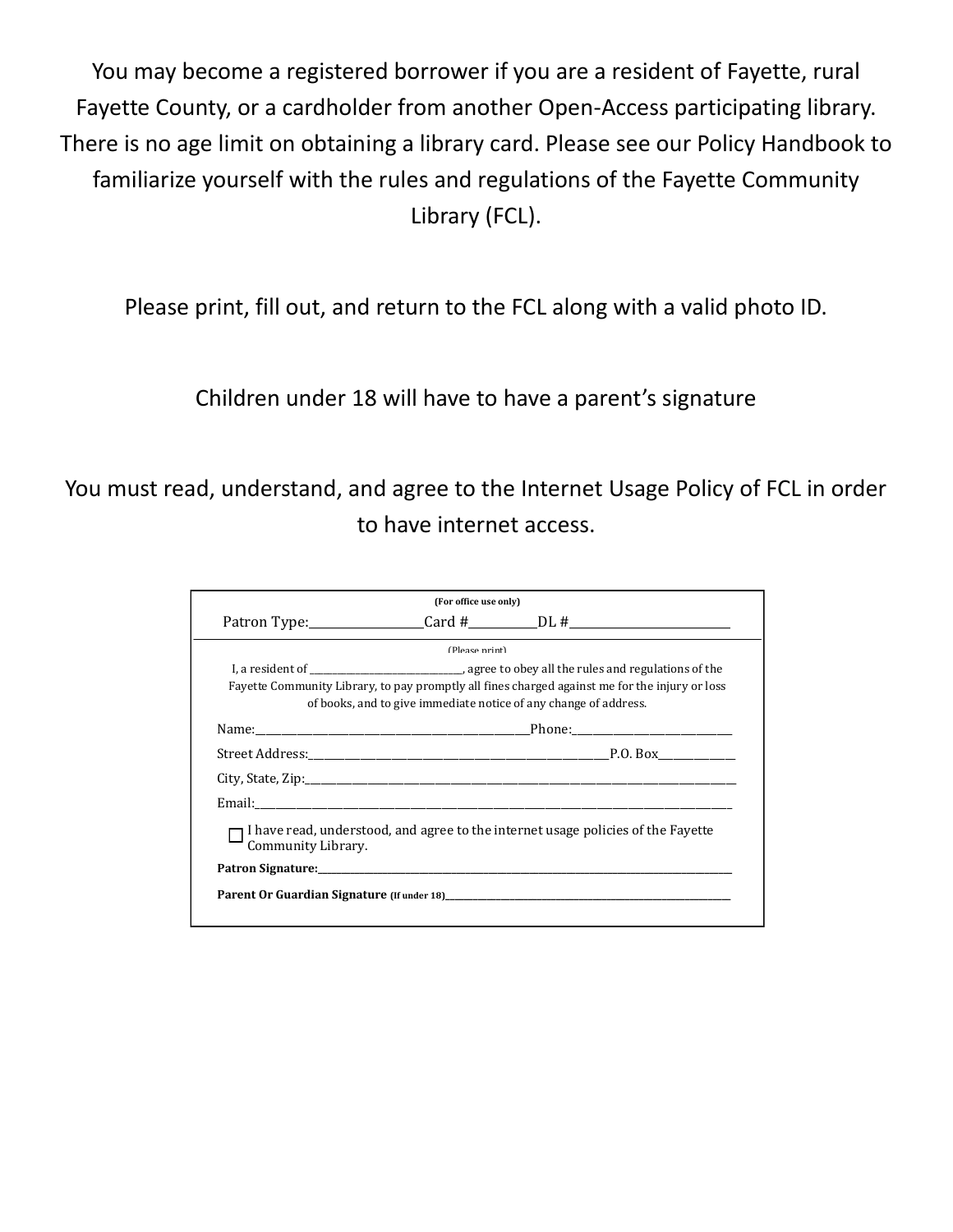# Computer, Internet and Technology Policy

#### **I. Purpose**

- A. The FCL is pleased to provide access to electronic resources via the Internet through the use of public access Wi-Fi, and public access computers. The purpose of providing public Internet access is to expose the public to the world of information available online and to provide equal access to that information for all individuals in the community. The Internet is an unregulated global network, the FCL has no control over the information accessed through the Internet and cannot be held responsible for its content.
- B. The Internet and its available resources may contain material of a controversial nature. The library will not censor access to material nor protect users from offensive information (except when it is contrary to law or poses a threat to other patrons) and is not responsible for the availability or accuracy of information accessed from remote network sites. Patrons who find issue with something they come across on the Internet should contact the original producer or distributor of that work directly. Library patrons utilizing the Internet in any way at the FCL should be aware of the following policy approved by the Library Board of Trustees.

#### **II. Responsibilities of Patrons**

- A. Patrons have access to technology and electronic devices for use in the library. In order to use the library computers, patrons must check in at the Circulation Desk and not have any outstanding overdue materials. Users are asked to read the policy and the User's Agreement. The responsibility for children checking out movies belongs to the parent. Out of town guests or temporary users may present a valid photo ID to obtain a guest pass.
- B. Internet resources and computer access through the library are provided equally to all. Children have access to the same resources as adults. Parents or legal guardians are responsible for deciding what resources are appropriate for their children.
- C. FCL assumes no responsibility for the quality, accuracy, or currency of Internet Resources.
- D. Users may not incur any costs to the FCL through access to fee-for-service information providers, shopping online, or any other Internet use.
- E. The Library is not responsible for the security of personal information (name, address, phone number, user names or passwords, credit card numbers, etc.) shared on or with non-library sites. Users should safely share personal information on the Internet. This includes, but is not limited to email, instant messaging, online purchasing, social media sites, and commercial sites.
- F. The Internet is not a secure, private environment. Users handling financial transactions or other confidential activities do so at their own risk. Electronic communication is not absolutely secure and is subject to outside intervention. It may also be subject to monitoring by library technology staff in the usual performance of their duties.
- G. The FCL is not responsible for damage, loss of data, or any liability incurred to a patron's personal storage devices, personal laptops, or electronic devices that may occur from use of the library's Internet services or computers.
- H. Patrons should log-off any personal online accounts after using library technology and save any work created during the session to a personal storage device or account.
- I. Personal storage devices are allowed with the use of Public Access Computers, but the Library is not responsible for damage or data loss to those storage devices.
- J. Software may not be installed or used to alter or attach equipment to the library's computers. Users are also not allowed to attempt to bypass security features.